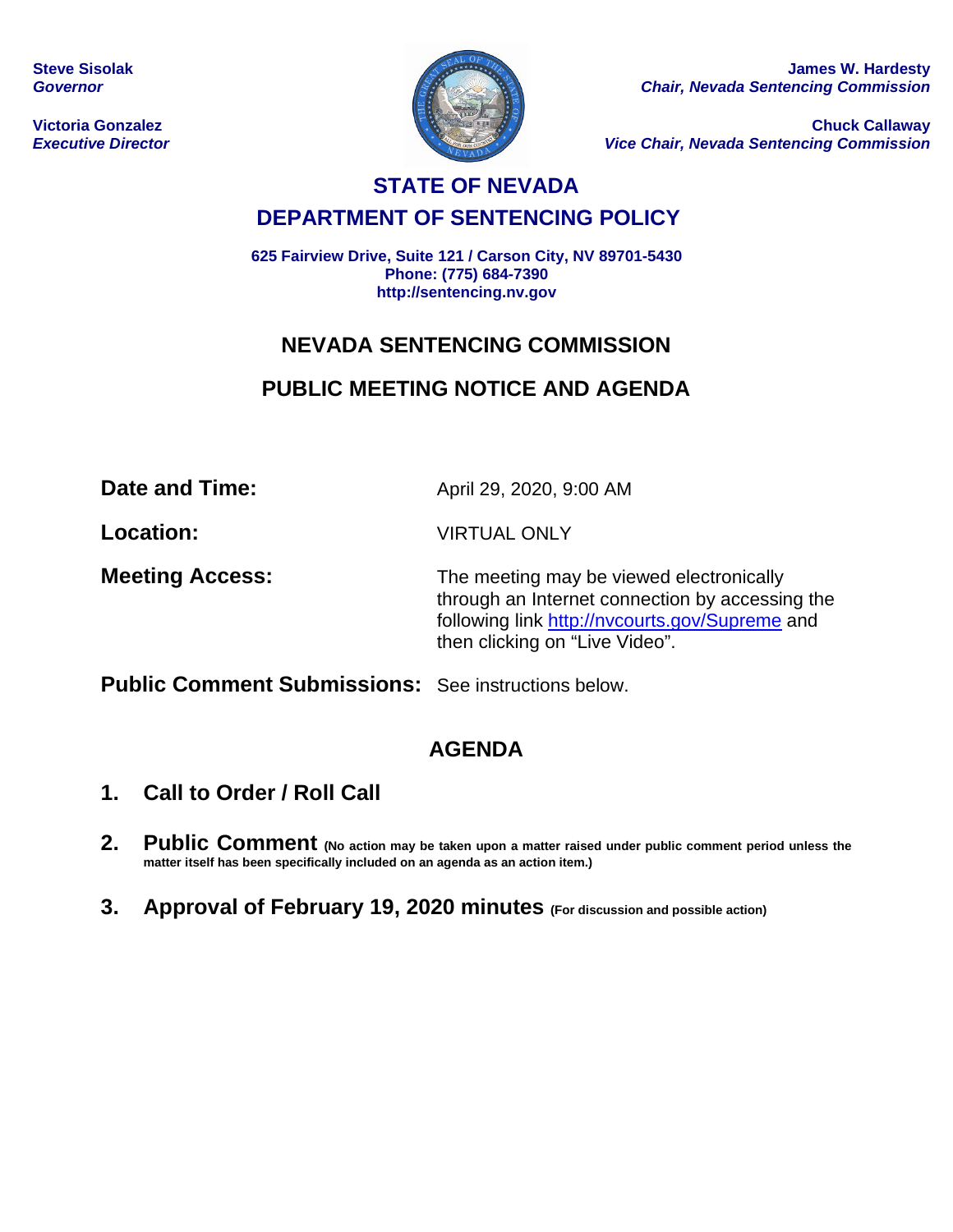## **4. Report from the Executive Director of the Department of Sentencing Policy (For discussion and possible action)**

- A. Summary of Recent Activities of the Department
- B. Update on Budget
- C. Update on Collection of Data Pursuant to NRS 176.01343
- D. Upcoming Report Pursuant to NRS 176.01347: Costs Avoided

Victoria Gonzalez, Executive Director, Department of Sentencing Policy

## **5. Review and Approval of Requests for Subawards (For discussion and possible action)**

- A. Overview of Subawards Program
- B. Review of Requests for Subawards Received to Date
	- i. Nevada Department of Corrections
	- ii. Division of Parole and Probation of the Department of Public Safety
	- iii. Peace Officer Standards and Training Commission
	- iv. Washoe County District Attorney
- C. Approval of Requests and Recommendation to Forward Approved Requests to Bureau of Justice Assistance

Victoria Gonzalez, Executive Director, Department of Sentencing Policy

Barbara Pierce, Director of Justice Initiatives, Crime and Justice Institute

## **6. Presentation on Responses to COVID-19 Crisis by Criminal Justice Agencies in Other States (For discussion and possible action)**

Barbara Pierce, Director of Justice Initiatives, Crime and Justice Institute

Abigail Strait, Senior Policy Specialist, Crime and Justice Institute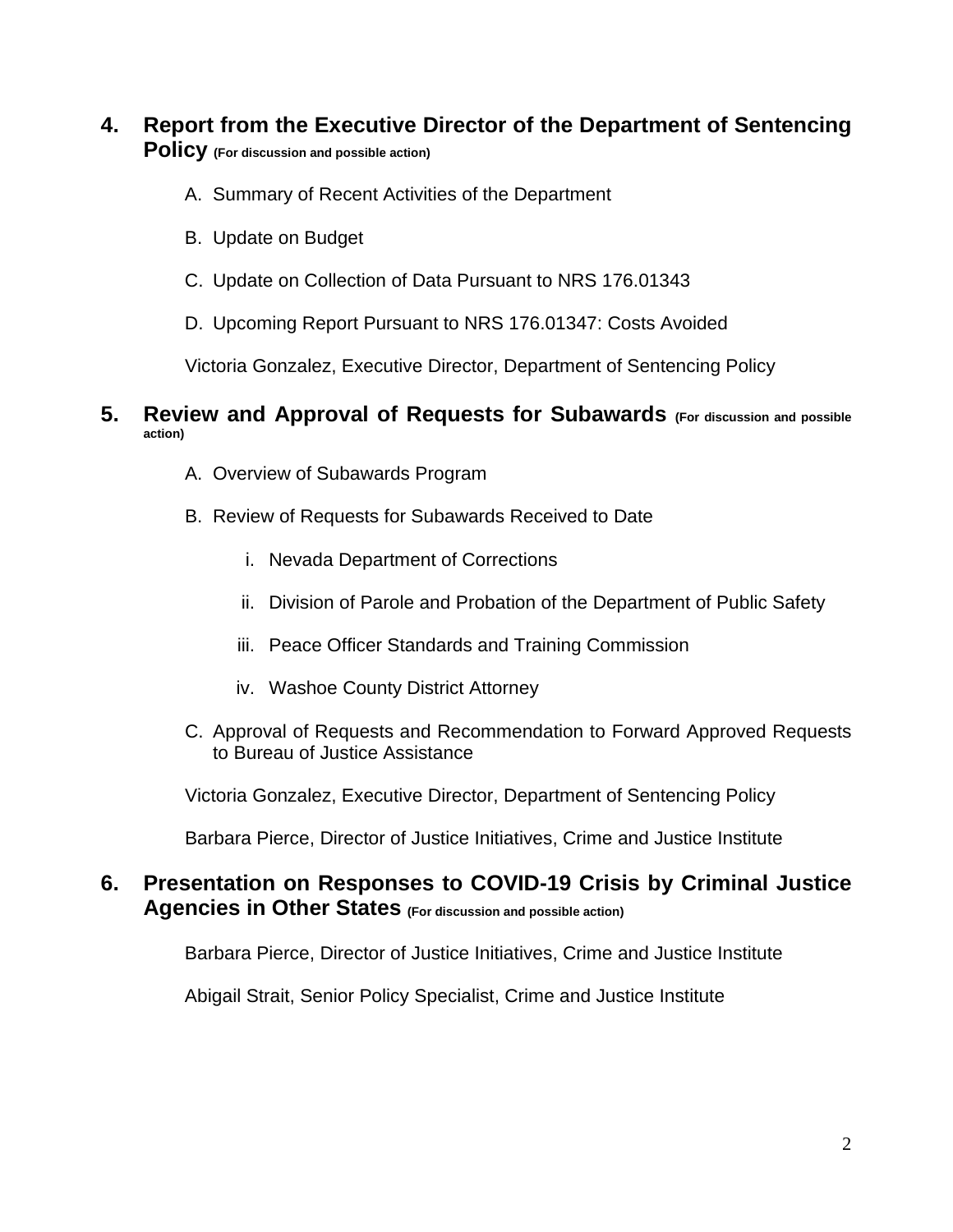- **7. Discussion and Possible Action on Recommendations Concerning Potential Inmate Releases as Response to COVID-19 Crisis (For discussion and possible action)**
	- A. Update from Certain Criminal Justice Agencies Concerning Responses to COVID-19 Crisis
		- i. Nevada Department of Corrections
		- ii. Division of Parole and Probation of the Department of Public Safety
	- B. Consideration and Selection of Recommendations Contained within *The SAFER Plan: Preventing the Spread of Communicable Diseases in the Criminal Justice System* by the REFORM Alliance
	- C. Consideration of Recommendations to the Board of Pardons Commissioners for Categories of Potential Inmate Releases
- **8. Presentation Concerning Responses to COVID-19 Crisis at the Clark County Detention Center (For discussion and possible action)**

Chuck Callaway, Police Director, Las Vegas Metropolitan Police Department

#### **9. Update on Plan of Implementation of Assembly Bill No. 236 (2019) (For discussion and possible action)**

- A. Implementation Update
- B. Practitioner's Guide

Barbara Pierce, Director of Justice Initiatives, Crime and Justice Institute

Abigail Strait, Senior Policy Specialist, Crime and Justice Institute

#### **10. Discussion of Potential Topics for Future Meetings (For discussion and possible action)**

**11. Public Comment (No action may be taken upon a matter raised under public comment period unless the matter itself has been specifically included on an agenda as an action item.)**

## **12. Adjournment (For possible action)**

NOTE: Items may be considered out of order. The public body may combine two or more agenda items for consideration. The public body may remove an item from the agenda or delay discussion relating to an item on the agenda at any time. The public body will limit public comments to three minutes per speaker and may place other reasonable restrictions on the time, place, and manner of public comments but may not restrict comments based upon viewpoint. We are pleased to make reasonable accommodations for members of the public who have disabilities and wish to attend the meeting. If special arrangements for the meeting are necessary, please notify Sherry Glick by email a[t sglick@ndsp.nv.gov.](mailto:sglick@ndsp.nv.gov) Supporting materials for this meeting are available by contacting Sherry Glick by email a[t sglick@ndsp.nv.gov.](mailto:sglick@ndsp.nv.gov)